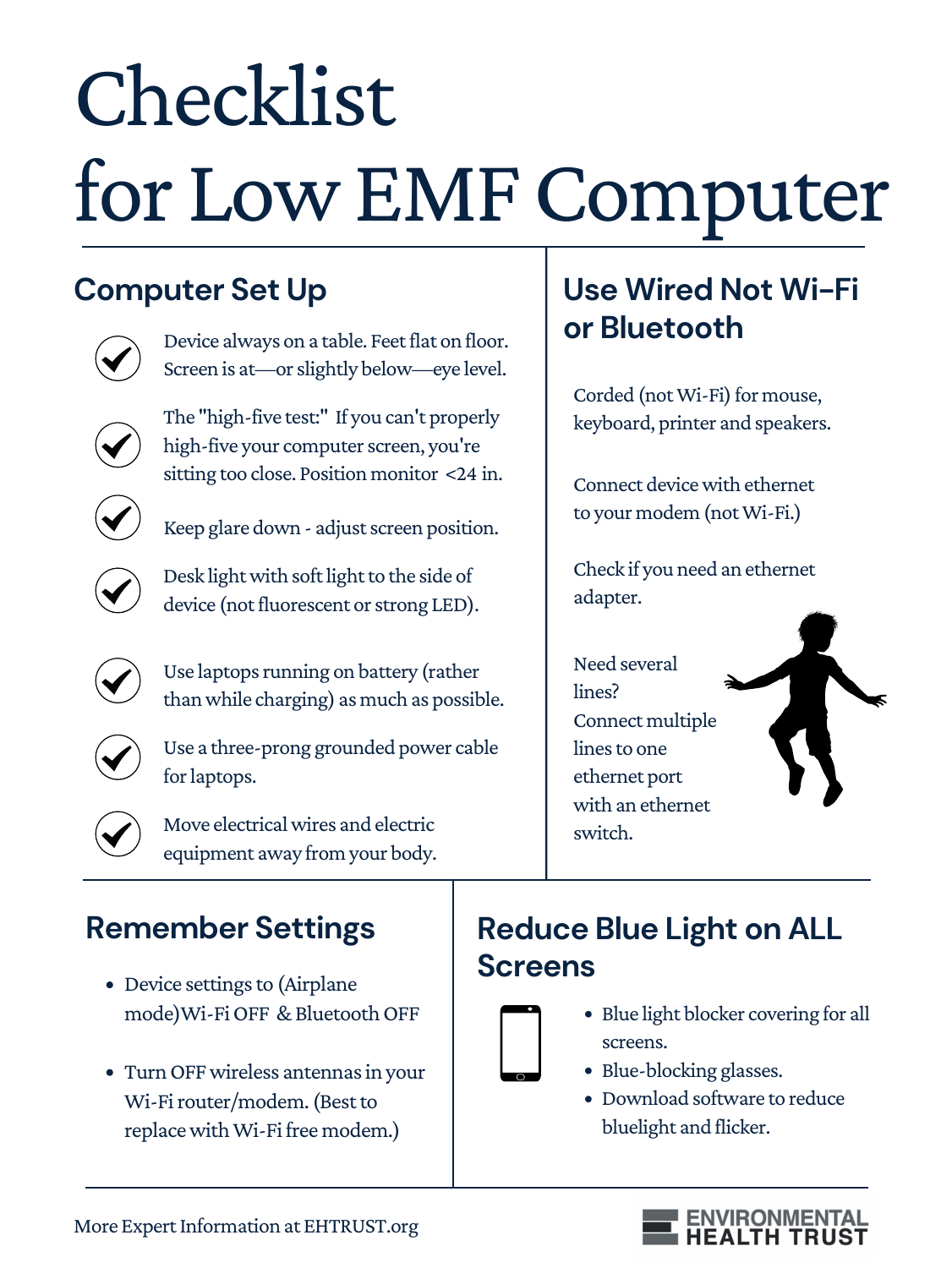- Opt out of a smartmeter.
- An analogue is the safest option.
- Join with others to ensure everyone has a free "Opt-Out."

## **All Electronics Emit EMFs**

Even if the Wi-Fi is OFF, EMFs come from the electricity. Thankfully, these drop off rapidly with distance.

- Do notrest a laptop or electronic on your lap.
- Always keep screens and electronics on a table.



Metal reflects wireless and can increase your exposure.

Smartmeters emit radiofrequency, magnetic fields and harmonics.

At minimum Airplane mode with Bluetooth&Wi-FiOFF.

Best- get a GPS without Bluetooth.

Do notsleep near a charging phone or plugged in video game or device.



Wireless and Wi-Fi powered OFF at night. Best is wired - not Wi-Fi- internet.



# How to Reduce Electromagnetic Fields

#### **In the Car**

All phones and screens should be OFF.

Use a battery powered alarm clock.



Unplug electric blankets & heating pads.



Do not sleep against wall with electric panel, electric meter or appliance on other side.

Remember, phones got to high power in traveling vehicles.

#### **Create A Sleep Sanctuary**



Remove all screens, electronics and screens from bedroom.



### **Smart Meters**

No electrical cords under or nearthe bed.

Text/callwhen you are outside the car.

Turn car Bluetooth OFF.

Contact manufacturer to turn other wireless antennas OFF.

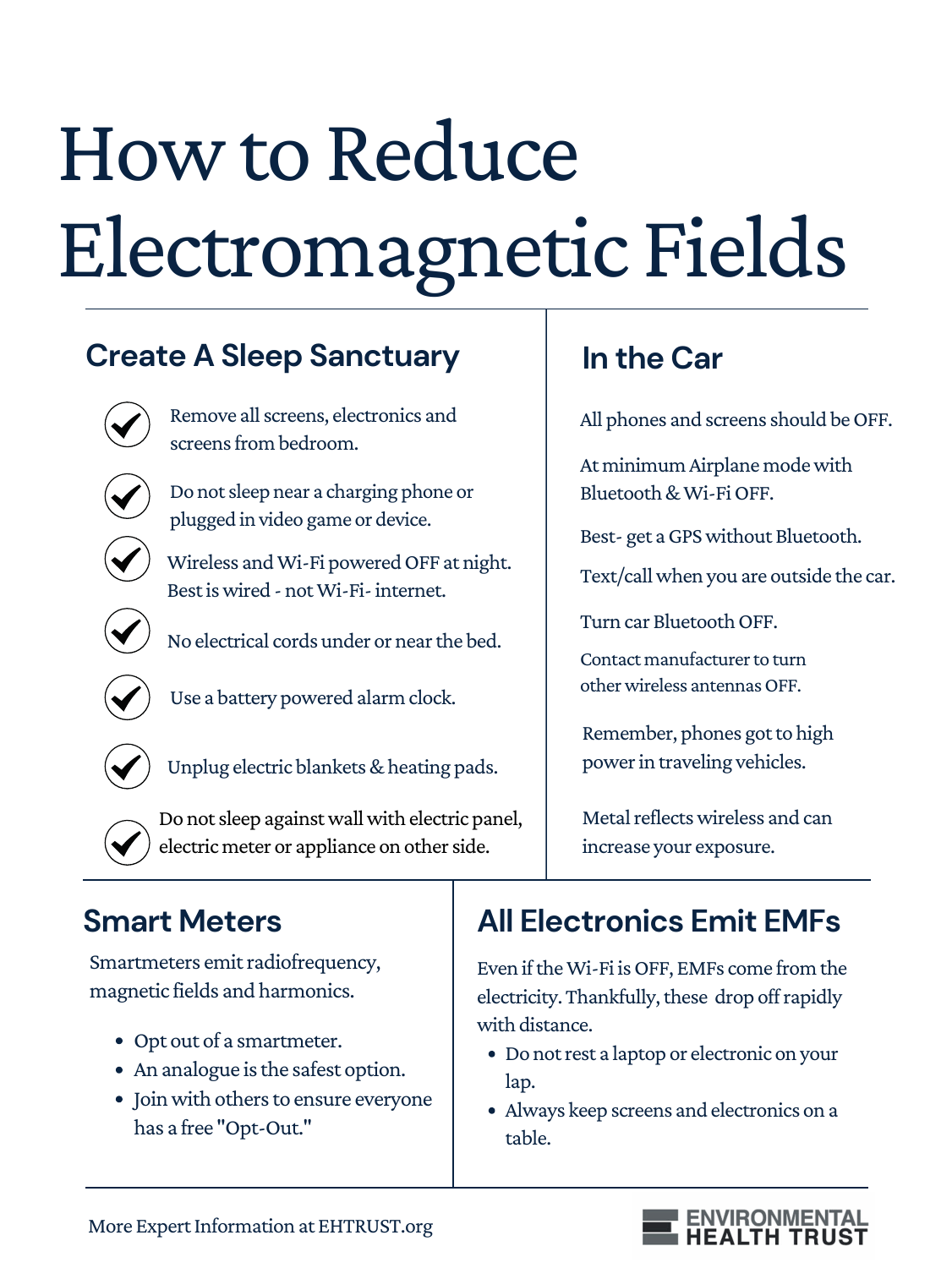- Children should not use mobile phones except for emergencies.
- Avoid using phonewith aweak signal.
- Avoid cell phone in a vehicle (car, bus, train or airplane) as radiation reflects & increases.
- High data transfers like video and photos increases radiation emissions.

- Do not use wireless charging.
- Charge devices away from working/sleeping/living spaces.
- Do not use a charging cell phone.
- Do not use or sleep with a powered on or charging device.



Forward cell phones to home corded phone line so cell phones can be off more.



Text from your computer with online aps.

LCD screens have lower EMFs.





Remove fluorescent lights and strong LEDs.

Replace your smart utility meter with an analogue meter.



Replace Bluetooth and Wi-Fi with wired connections.NoWi-Fi baby monitors.



#### **Prefer a Corded Telephone**

Learn how to hardwire your ipad and cell phone to ethernet.

Use a corded telephone (not cordless.) If no landline then 1.Voice over Internet Protocol (VoIP) system, or 2. a telephone line connection from your internet provider.



First & Foremost-Minimize your overall use and prefer a corded phone.

- Use speaker phone
- Hold the phone away from head & body.
- Do not carry a powered ON phone in your pocket or bra.
- Reduce active Apps.
- Turn notifications/automatic updates OFF.

Talk to your friends and family so they are aware and can make choices.

Use a Christmas tree timers or a power strip to turn electric items off when not in use.

Purchase an EMF meter to learn the levels in your home.

### **Tips & Tricks**

Get a battery powered alarm clock for bedrooms.

Replace cordless phonewith corded phone.



#### **Around the House**



# **Safer Charging**

Wire up gaming stations and controllers.

#### **Reduce Cell Phone Radiation Exposure**